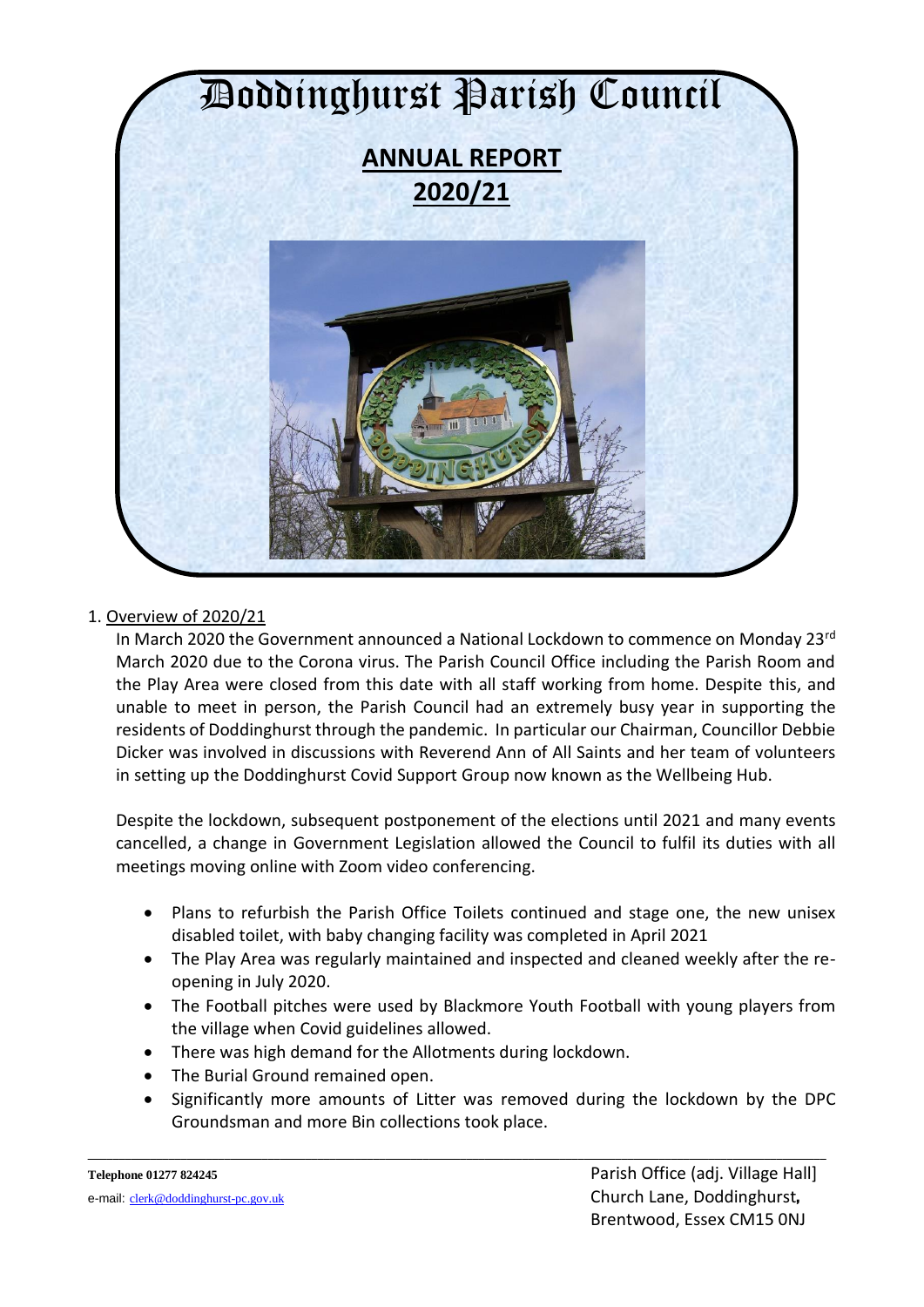# Contents: Page Number

| 1. Cover Page / Review                         | 1       |
|------------------------------------------------|---------|
| 2. Parish Council Contact Details              | 3       |
| 3. Areas of Responsibility                     | 3       |
| 4. Chairman's Statement and Report for 2019/20 | 4       |
| 5. Finance Report 2019/20 and Pie Charts       | $5 - 7$ |
| 6. Community Action                            | 8       |
| 7. Committee Activities                        | 8       |
| 8. Transport                                   | 9       |
| 9. Recreation Grounds                          | 10      |
| 10. Burial Grounds                             | 11      |
| 11. Parish Room                                | 11      |
| 12. Allotments                                 | 11      |
| 13. Public Footpaths                           | 12      |
| 14. Website and Office                         | 12      |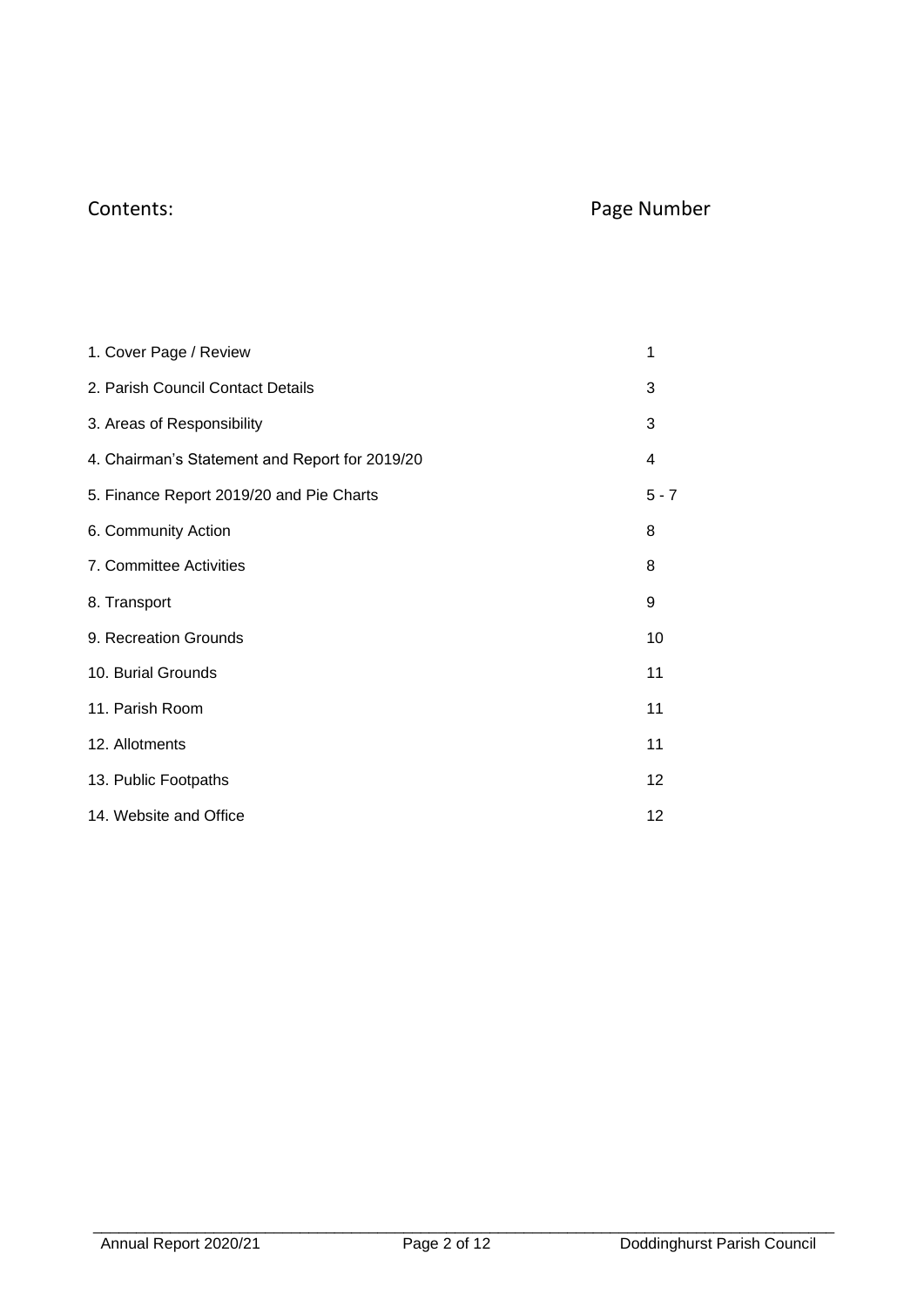| 2.                        | <b>Contact Details</b>                                            | website: https://e-voice.org.uk/doddinghurst-pc |
|---------------------------|-------------------------------------------------------------------|-------------------------------------------------|
|                           |                                                                   |                                                 |
| Councillors (May 2019/20) |                                                                   |                                                 |
| Debbie Dicker (Chairman)  | 68 Lime Grove                                                     | 01277 823410                                    |
| Alan Farrow               | 38 All Saints Close                                               | 01277 821058                                    |
| Gerry Smith               | 25 Park Meadow                                                    | XD                                              |
| <b>Adrian Oliver</b>      | 88, Lime Grove                                                    | <b>XD</b>                                       |
| Julia Le Page             | Sans Souci,<br>Doddinghurst Rd.,                                  | 01277 822867                                    |
| Alan Smith                | 24, Peartree Lane                                                 | <b>XD</b>                                       |
| Diane Rogers Harrison     | 16, Harpers Lane,                                                 | XD                                              |
| <b>Phil Arnell</b>        | Treble F, Brook Lane                                              | 01277 822240                                    |
| Michael Capon             | 11, Peartree Lane                                                 | XD                                              |
| David Potter              | 65, The Gardens                                                   | XD                                              |
| Patricia Brooks           | Doddinghurst House, Place Farm Lane                               | XD                                              |
| <b>Officers</b>           | email: clerk@doddinghurst-pc.gov.uk                               |                                                 |
| Ann-Marie Smith (Clerk)   | Parish Office<br>(adjacent Village Hall)<br>Church Lane, CM15 0NJ | Tel: 01277 824245                               |
| Roger Blake (RFO)         | Parish Office                                                     | Tel: 01277 824245                               |

3. Areas of responsibility: In addition to the Parish Council meetings, the following councillors had these additional responsibilities.

| Debbie Dicker         | Parish Council (Chairman), Allotments (Chairman), Finance & Resource (Chairman),<br>Planning (Chairman), Cheque Signatory, Borough Planning Committee, BBPCA.<br>Brentwood Parish Liaison Committee. |
|-----------------------|------------------------------------------------------------------------------------------------------------------------------------------------------------------------------------------------------|
| Diane Rogers Harrison | Village Correspondent, General Purpose.                                                                                                                                                              |
| Alan Smith            | Finance and Resource, Planning                                                                                                                                                                       |
| Alan Farrow           | General Purpose (Chairman), Cheque Signatory, Footpaths.                                                                                                                                             |
| Julia Le Page         | General Purpose, Allotments, Village Planters, Event co-ordination,<br>Finance and Resource                                                                                                          |
| Gerry Smith           | General Purpose, Finance & Resource, Cheque Signatory,<br>Highways, Youth                                                                                                                            |
| Adrian Oliver         | Planning, Police                                                                                                                                                                                     |
| <b>Phil Arnell</b>    | General Purpose, Allotment, Village Hall Liaison                                                                                                                                                     |
| David Potter          | General Purpose, Dagwood Trust                                                                                                                                                                       |
| Michael Capon         | Finance and Resource, Planning, Bus / Transport                                                                                                                                                      |
|                       |                                                                                                                                                                                                      |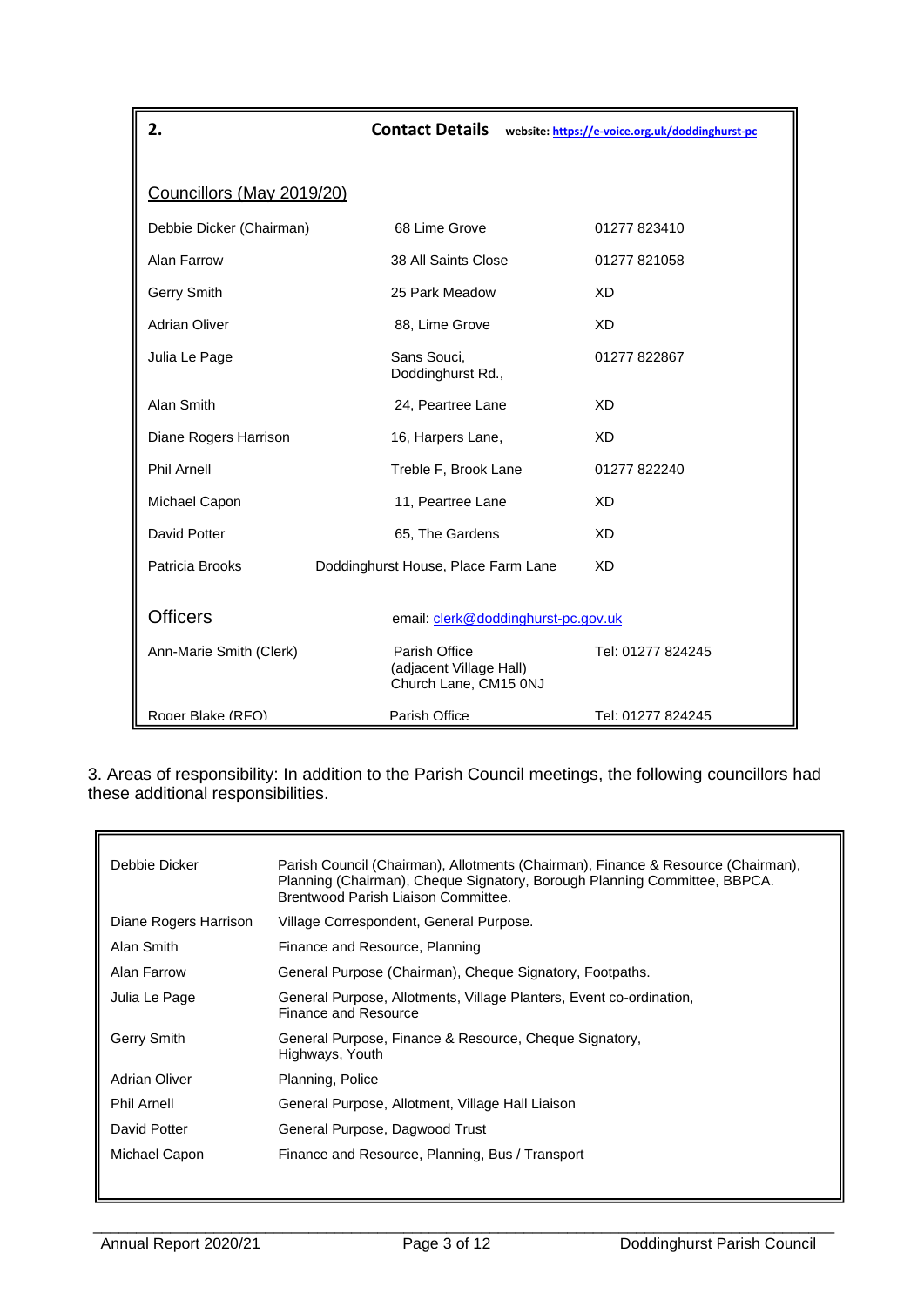### 4. Chairman's Statement and Report for 2020/21

#### Dear Resident

What a dreadful year we have all experienced, but with the beginning of 2021 some light has appeared with the advent of the vaccine. The Brentwood Centre is doing a wonderful job getting the people of Brentwood and villages vaccinated and we thank the volunteers for their help.

We have been extremely fortunate in our village to have wonderful people who have volunteered their services to help those in need, taking shopping, medicine, and just phoning and having a chat. This help has been co-ordinated by our wonderful Rev Ann and her many volunteers. If you need help then please contact the telephone numbers on the leaflet which has been delivered to your door recently. You can of course ring me or the parish council office for information.

The parish council is supporting these efforts all be it in the background as most councillors are of the age that need to isolate.

We started the first stage of our office refurbishment, mainly the ladies toilets and we look forward to their completion. Other refurbishments will take place as the year progresses. The office etc has not been brought up to date for many years and needs to be of a better standard than it is at the moment.

Even though we are in lockdown, the work of the parish council still goes on. We are still keeping the burial ground in good order, our groundsman is still keeping the village clean and tidy, and the general welfare of the village carries on.

The government has decided that elections will take place this May, and Doddinghurst will be up for election. The members of our parish council have all been on the council for some years giving their time and energy on behalf of the village.

If you would be interested in becoming a parish councillor, please contact the parish office. Perhaps some of our volunteers would be interested. We look forward to hearing from you.

When we know that we are able to get together again. the parish council will be organising some events that had to be cancelled last year, so look out for these dates.

I am pleased to inform you that The Link magazine will be back once again when lockdown is over. It has been missed and we look forward to seeing it once again.

You are always welcome to contact me if I can be of help.

I hope you all keep well.

D. Dicho

Debbie Dicker - Chairman of the Parish Council – March 2020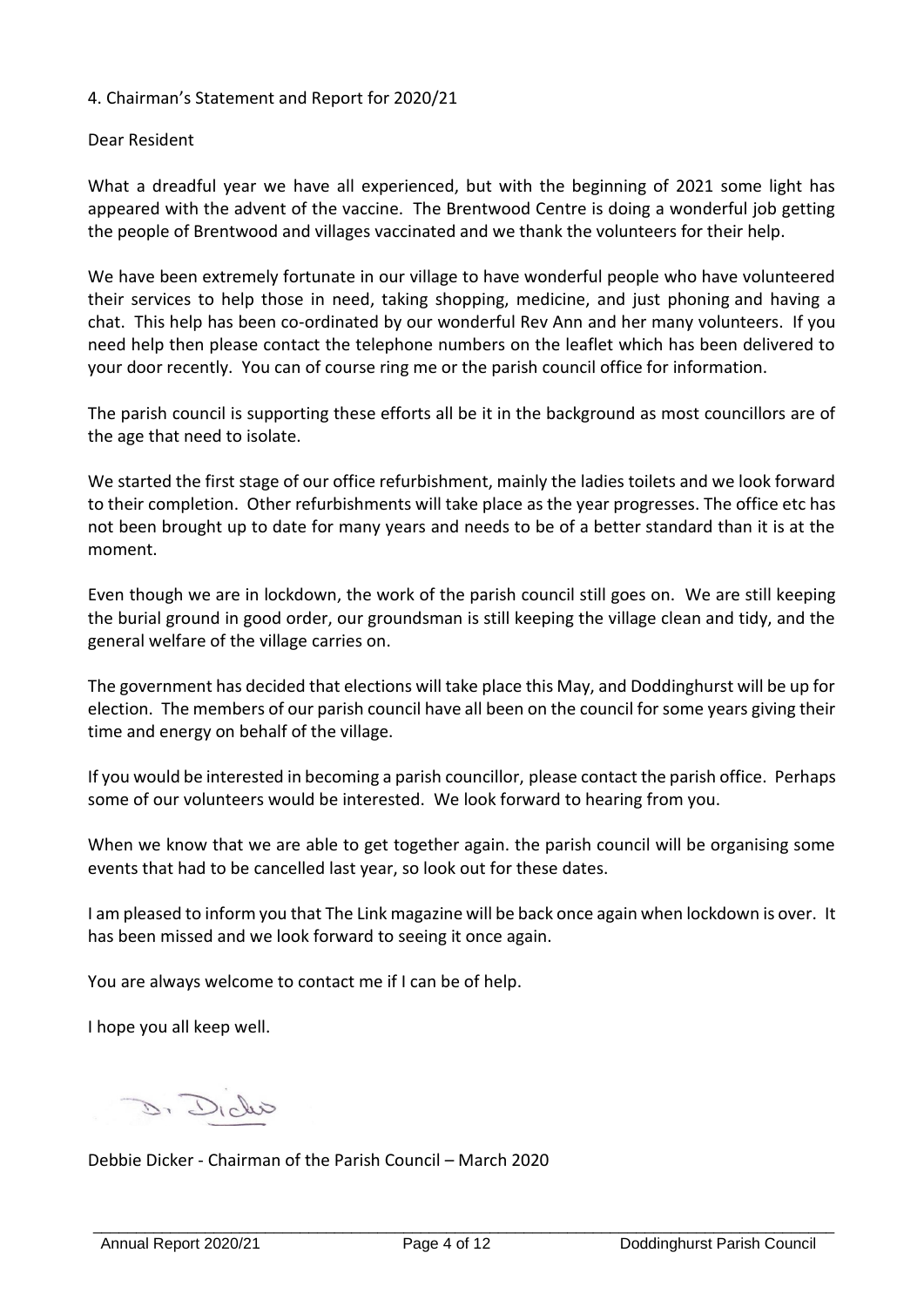### 5. Financial Report - Accounts for 2020/21 (pending audit approval)

#### **ANNUAL RETURN**

#### **Doddinghurst Parish Council**

#### **Statement of Accounts**

**For the year ended 31st March 2021**

|                                          | 31-Mar-20 | 31-Mar-21 |                                                                                                                                                                                                        |
|------------------------------------------|-----------|-----------|--------------------------------------------------------------------------------------------------------------------------------------------------------------------------------------------------------|
| 1. Balances B/F                          | 83,734    | 114,891   | Total balances and reserves at the beginning of the year as<br>recorded in the council's financial records.                                                                                            |
| 2. Annual Precept                        | 71,914    | 75,175    | Total amount of precept income received in the year.                                                                                                                                                   |
| 3. Total other<br>receipts               | 20,596    | 22,431    | Total income or receipts as recorded in the cashbook minus<br>the precept.                                                                                                                             |
| 4. Staff costs                           | 29,500    | 34,042    | Total expenditure or payments made to and on behalf of all<br>council employees, including salaries and wages, PAYE and<br>NI (employees and employers), pension contributions and<br>related expenses |
| 5. Loan interest/<br>capital replacement | 7,564     | 7,564     | Total expenditure or payments of capital and interest made<br>during the year on the council's borrowings.                                                                                             |
| 6. Total other<br>payments               | 24,289    | 21,605    | Total expenditure or payments as recorded in the cashbook,<br>minus staff costs (line 4) and loan interest/ capital repayments<br>$(line 5)$ .                                                         |
| 7. Balances carried<br>forward           | 114,891   | 149,286   | Total balances and reserves at the end of the year. (1+2+3) -<br>$(4+5+6)$ (Note: all figures rounded to nearest whole £)                                                                              |

| 8. Total cash and<br>investments | 114,891 | 149,286 | The sum of all current and deposit bank accounts, cash<br>holdings and investments held as at 31 March.<br>(excludes accrued VAT since not yet paid, else matches box 7)<br>above.) |
|----------------------------------|---------|---------|-------------------------------------------------------------------------------------------------------------------------------------------------------------------------------------|
| 9. Total fixed<br>assets         | 563.458 | 563.458 | The recorded current book value at 31 March of all fixed<br>assets owned by the council.                                                                                            |
| 10. Total<br>borrowings          | 58,745  | 53.596  | PWLB Borrowing, originally £99,000: This money has been<br>granted to the Village Hall (£60k) and Priest House (£39k) for<br>renovation work, now completed.                        |

The Auditors approved the 2019/20 annual accounts for the Parish Council in August 2020 with no significant observations.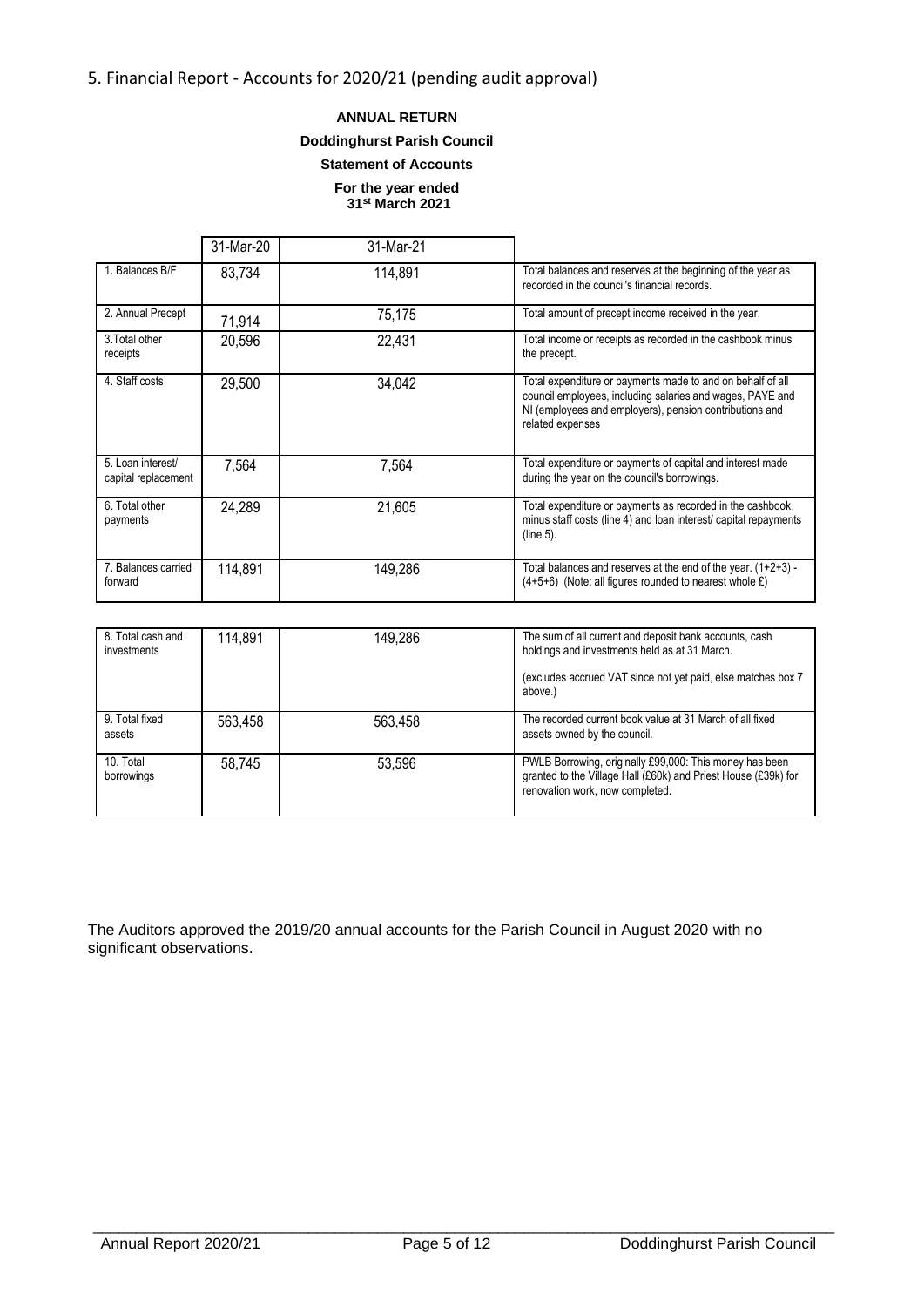

#### **Direct Expenses 2019/20 - £ 17,532**



| □ Children's Play Areas | <b>□ Cemetery</b>     | <b>■Allotments</b>     |
|-------------------------|-----------------------|------------------------|
| <b>□ Peartree Pond</b>  | <b>□ Parish Rooms</b> | <b>□ Capital Works</b> |
| <b>□Litter</b>          | <b>⊡</b> Misc         |                        |

**Overhead costs 2020/ 21 - £45679**

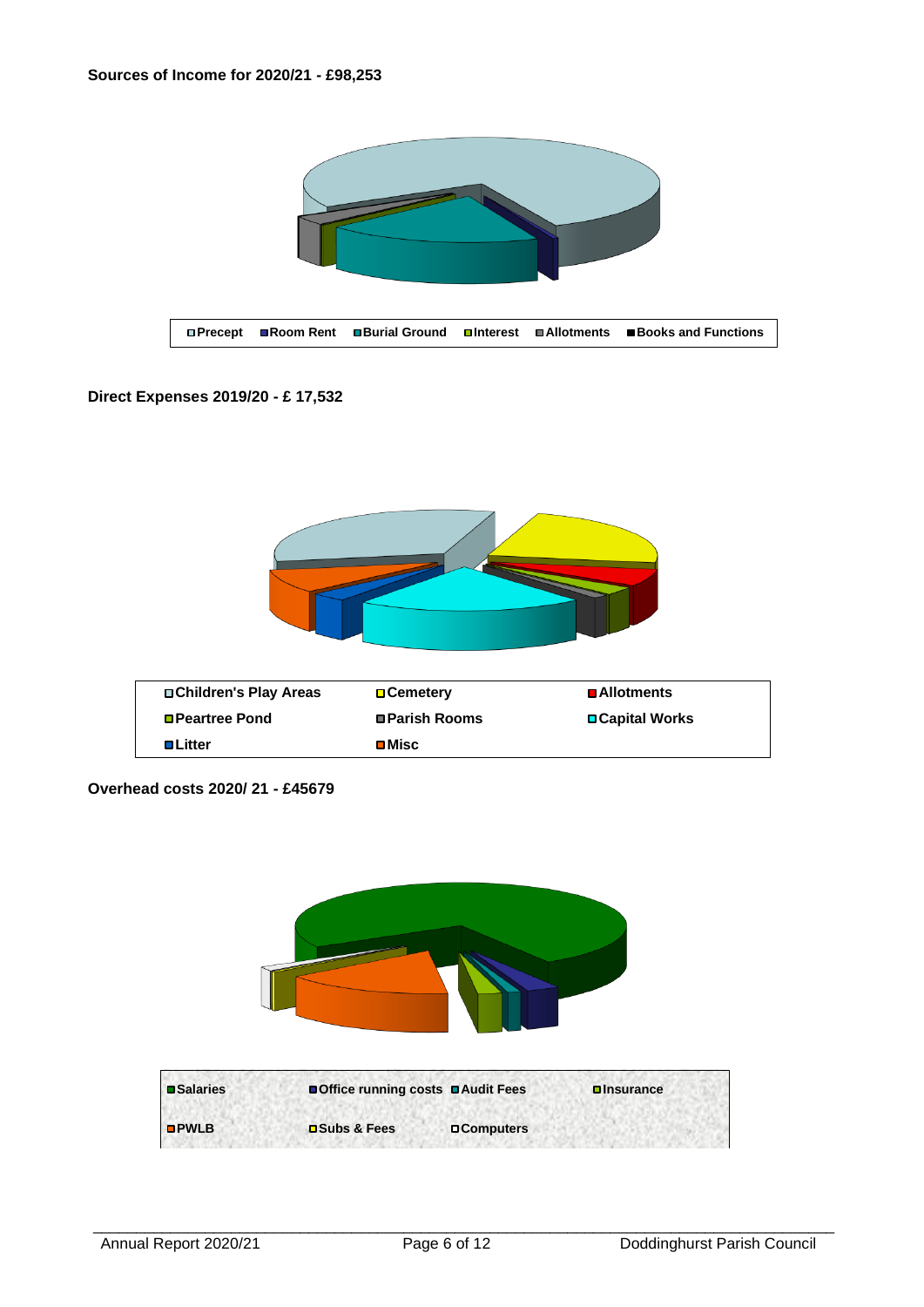| Doddinghurst Parish Council - 2020/21                                                       |                 |
|---------------------------------------------------------------------------------------------|-----------------|
| Expenditures over £100.00                                                                   |                 |
| Ref 2014 Transparency code for smaller<br>authorities clauses 13 & 14 (n.b. wage totals for |                 |
| the financial year are stated separately                                                    |                 |
| <b>Activity</b>                                                                             | <b>Net Cost</b> |
|                                                                                             | £.p             |
| Grass Cutting 27 March 2020                                                                 | 245.00          |
| payment for burial ground maintenance                                                       | 718.00          |
| BBC litter bin emptying                                                                     | 208.76          |
| Repayment of Loans Half Year                                                                | 3782.07         |
| Allotment rev share payment                                                                 | 840.64          |
| Annual Insurance - BHIB                                                                     | 1077.33         |
| Peartree Pond Posts                                                                         | 540.00          |
| Mowing of fields etc 3 times in May 2020                                                    | 735.00          |
| RoSPA Annual Safety Inspection                                                              | 103.50          |
| Skip for Allotments                                                                         | 216.67          |
| Grass cutting April 2020                                                                    | 245.00          |
| Grass cutting in June 2020                                                                  | 402.50          |
| Q1 Burial Ground mtce                                                                       | 760.00          |
| Repairs to blue wetpour                                                                     | 300.00          |
| 2019/20 Internal Audit fee                                                                  | 300.00          |
| Field Mowing in July 2020                                                                   | 402.50          |
| Village sign post/ frame repairs                                                            | 900.00          |
| Fallen tree removal by burial ground                                                        | 450.00          |
| Field mowing 28th Aug 2020                                                                  | 245.00          |
| Interment fees x 4 plots                                                                    | 247.00          |
| Printer cartridges - Viking                                                                 | 131.46          |
| Bauer Analysis Ltd - Asbestos survey                                                        | 200.00          |
| Sage Finance System annual support                                                          | 235.00          |
| Annual External Audit Fee                                                                   | 300.00          |
| Repairs to various items of play equipment                                                  | 1485.00         |
| Field mowing on 11 Sept 2020                                                                | 245.00          |
| PWLB repayment                                                                              | 3782.07         |
| Cemetery 8 fence post repairs                                                               | 475.00          |
| Q2 Burial Ground maintenance                                                                | 789.00          |
| CPA litter bin emptying Q1 & 2 x safety insp.                                               | 206.03          |
| Cemetery Interment fees etc                                                                 | 135.00          |
| Field cutting 1st October                                                                   | 245.00          |
| Flail Brambles at rear side of cemetery                                                     | 150.00          |
| SLCC membership fee for 2021                                                                | 144.00          |
| 03 Cemetery Maintenance etc                                                                 | 819.00          |
| Scribe Accounting System and service pack                                                   | 468.00          |
| Toilet refurb - 1st Instalment                                                              | 3783.33         |
| CPA Inspections and bin emptying July to Dec<br>2020                                        | 442.03          |
| Cutting Peartree Field Hedge                                                                | 225.00          |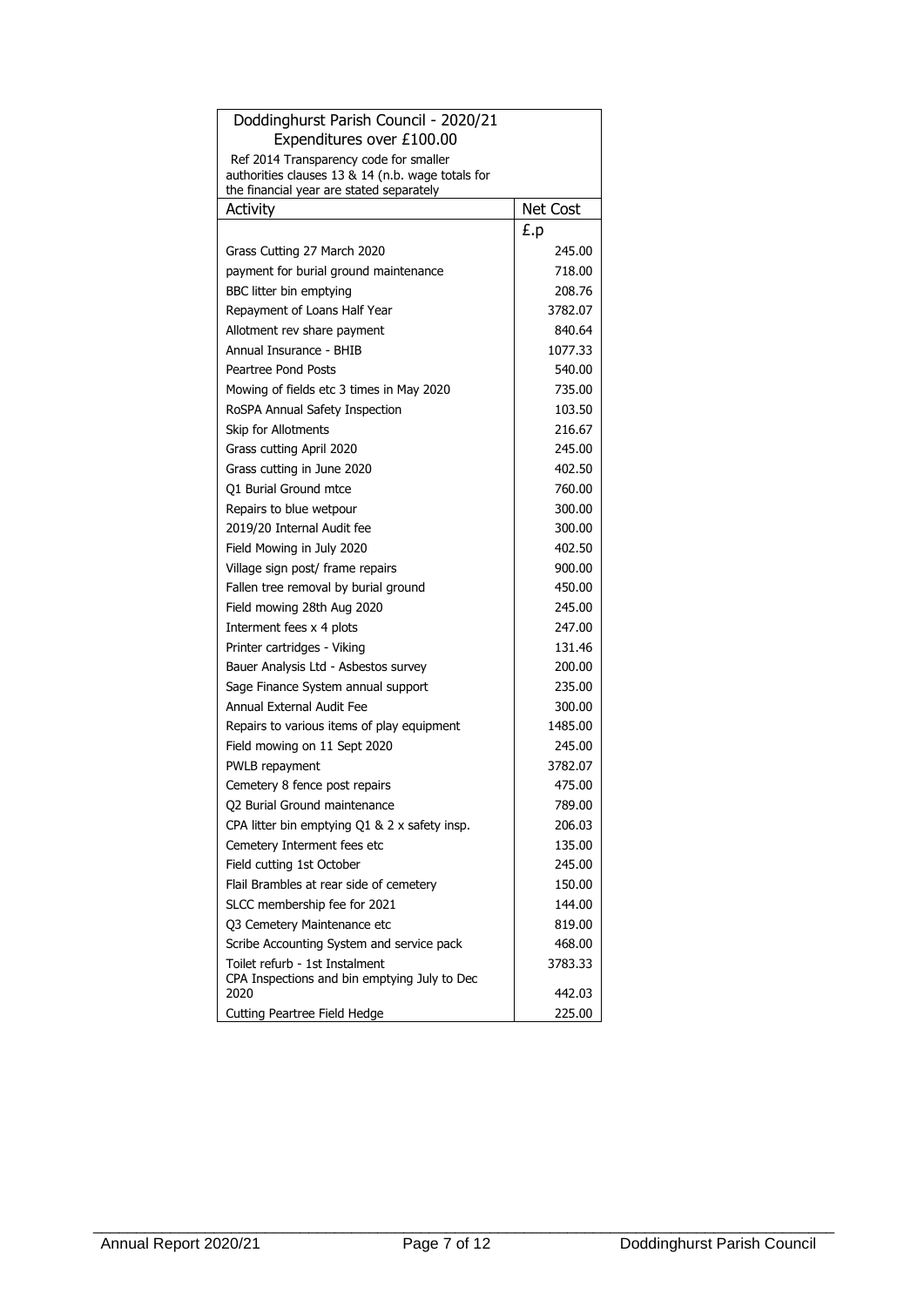# 6. Community Action.

The Parish Council in normal times hold two annual events which help to bring the community together; the May Fair and a Christmas buffet. Unfortunately, both of these, the Family Fun Day and the planned VE Day celebrations had to be cancelled because of Covid. In addition, the Council supports local clubs and societies which give local people leisure opportunities and keeps people in contact with one another, avoiding loneliness and isolation. But lockdown changed all this and instead the Council supported the Doddinghurst Covid Support Group now known as the Wellbeing Hub.

# 6.1 Newsletters/ Facebook Page

The Parish Council prepares a newsletter that is normally inserted into the centre of the "Link" magazine which is distributed to all households in the Village as well as Wyatts Green and Hook End. In addition to essential contact information the newsletter is used to advise residents of pending events and current affairs affecting residents. This year, with the LINK being unavailable the newsletter was published on the Doddinghurst Parish Council website and facebook page and shared with the Doddinghurst Facebook Discussion Page.

# 6.2 May Day Fair

In 2013 the Parish Council took over the management of this event from the Horticultural Society and usually makes the Village Hall available to clubs and societies to set up stalls to raise money for their charities. The May Fair remains a popular event in the village but again this had to be cancelled this year because of Covid.

# 6.3 Annual Parish Meeting.

The Parish Council convene the Doddinghurst Annual Parish meeting of the leaders of the community between March and June every year. This meeting records the activities of groups such as the Churches, Schools, Uniformed organisations and Neighbourhood Watch. The meeting planned for 28th March 2020 had to be cancelled when the National Covid Lockdown came in on 23rd March 2020. The minutes of previous year's meeting are posted on the Parish Council website and the Annual Parish Meeting will again take place on 24<sup>th</sup> May 2021.

# 7. Committee Activities

All committee meetings are open to the public and derive their authority to act from the full Council of the Parish, which is a body corporate re-elected every 4 years. The full council elections would have occurred in May 2020 but again Covid interrupted this and the election has now taken place in May 2021. The vacancy on the Council throughout 2020 was filled by Co-option in January 2021 when Mrs Patricia Brooks, a resident of Doddinghurst joined the Council.

#### 7.1. Planning Applications.

The Parish Council is given an opportunity to comment on planning matters and the Council review all development planning applications received for Doddinghurst Parish at Full Council meetings. In between meetings all planning applications notices relevant to the village are sent electronically to the Deputy Clerk, who logs them for a full council planning review and the Clerk,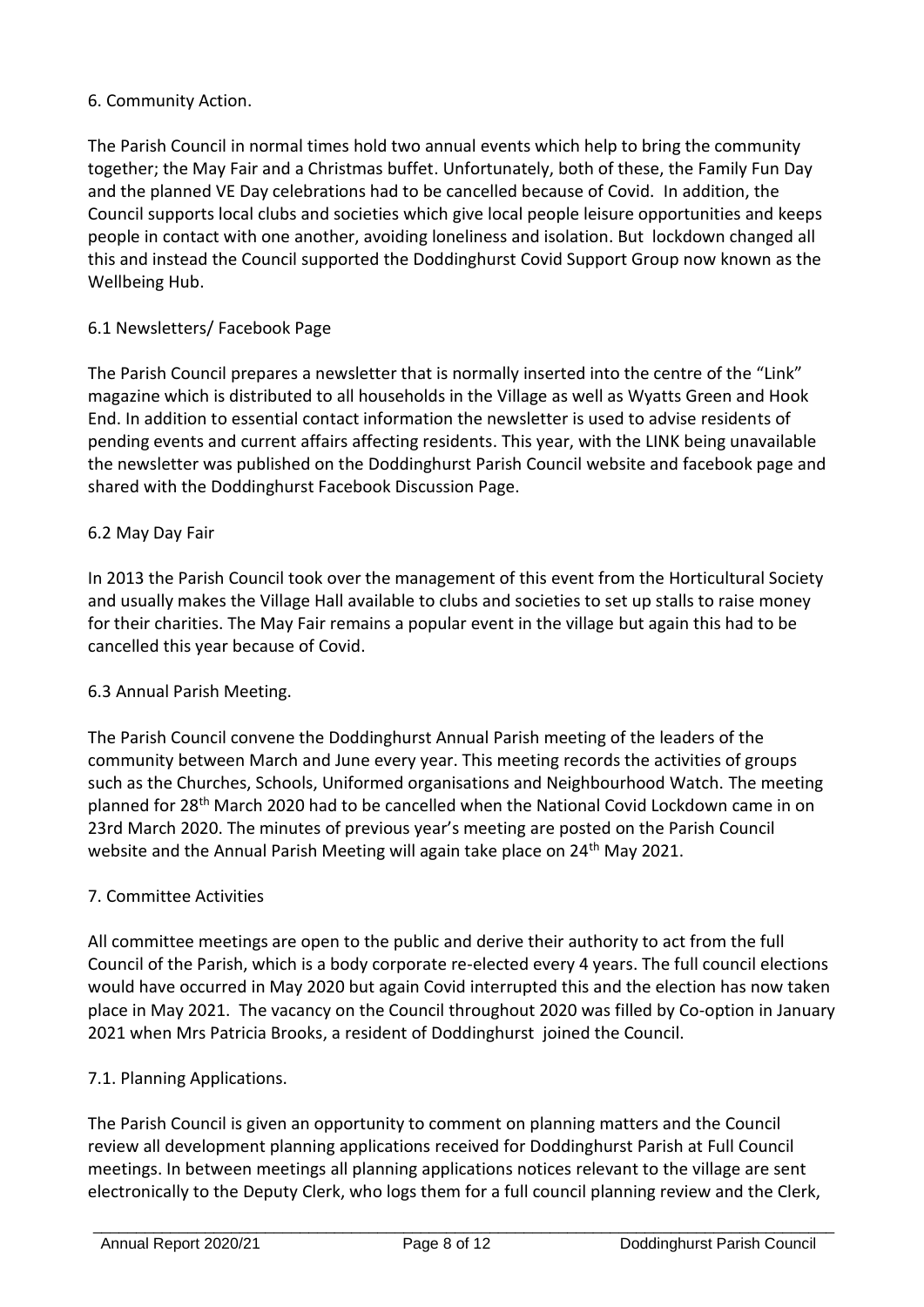who assesses them for impact. If potentially sensitive or controversial these applications will be flagged immediately to planning committee members for their comments and feedback. Care is taken that planning committee members abstain from commenting on applications that are local to the part of the village in which they live.

# 7.2. General Purpose Committee.

This committee is responsible for the detailed management activity of certain areas of responsibility on behalf of the Parish Council. It has oversight of the Burial Ground, and, as the Burial Board, deals with sensitive issues relating to the burial ground. It also monitors the Children's Play Areas, including football fields, ensuring that safety checks are carried out and that the management activity is appropriate and timely. The committee also reviews and recommends council fees and charges for Parish Council services such as the burial grounds and room hire etc. The committee met 5 times during 2020/21. Among other items it reviewed were the use of the football pitches, the RoSPA report and 6weekly inspection reports on the Children's Play Area and re-opening after lockdown and burial and parish room charges.

# 7.3. Finance and Resources Committee

This committee met twice in 2020/21 to review the Parish Council Insurance, Risk Assessments and Financial Governance including the audit results and to review/ agree proposals for the 2021/22 budget, staff pensions and pay review, next year's precept and banking arrangements. It should be noted that Precept setting is always considered and voted upon by the full council in January.

The committee is also responsible for the overall control of Council Governance including standing orders, financial policies, audit process, insurance and risk assessment and transparency. Finally, the Finance and Resource committee is responsible for dealing with recommendations concerning personnel appointments, terms and conditions of contract, superannuation and reviews of salaries if not dealt with directly by the Full Council.

# 7.4. Allotment Committee.

The allotment committee met once in 2020/21 with regular inspection visits also undertaken by committee members. The allotments during Lockdown were in high demand and continue to be a popular resource within the Village. There is currently a small waiting list

# 8. Transport

Doddinghurst is a rural community and the Bus service is an essential component in maintaining a thriving village life. Not only is the service used by non drivers to head into Brentwood to shop and to venues such as the Brentwood Centre sport centre but many prefer to use the Bus to a car to get to work either in Brentwood or to the rail station for transfer elsewhere. It is also used by School children who are at schools in Brentwood.

# 8.1 Blackmore to Brentwood – 61 Service

The 61 service is the primary service from Doddinghurst on Monday through to Saturday running from Blackmore, through Doddinghurst to Brentwood and serves some 5000 residents of Blackmore and Doddinghurst.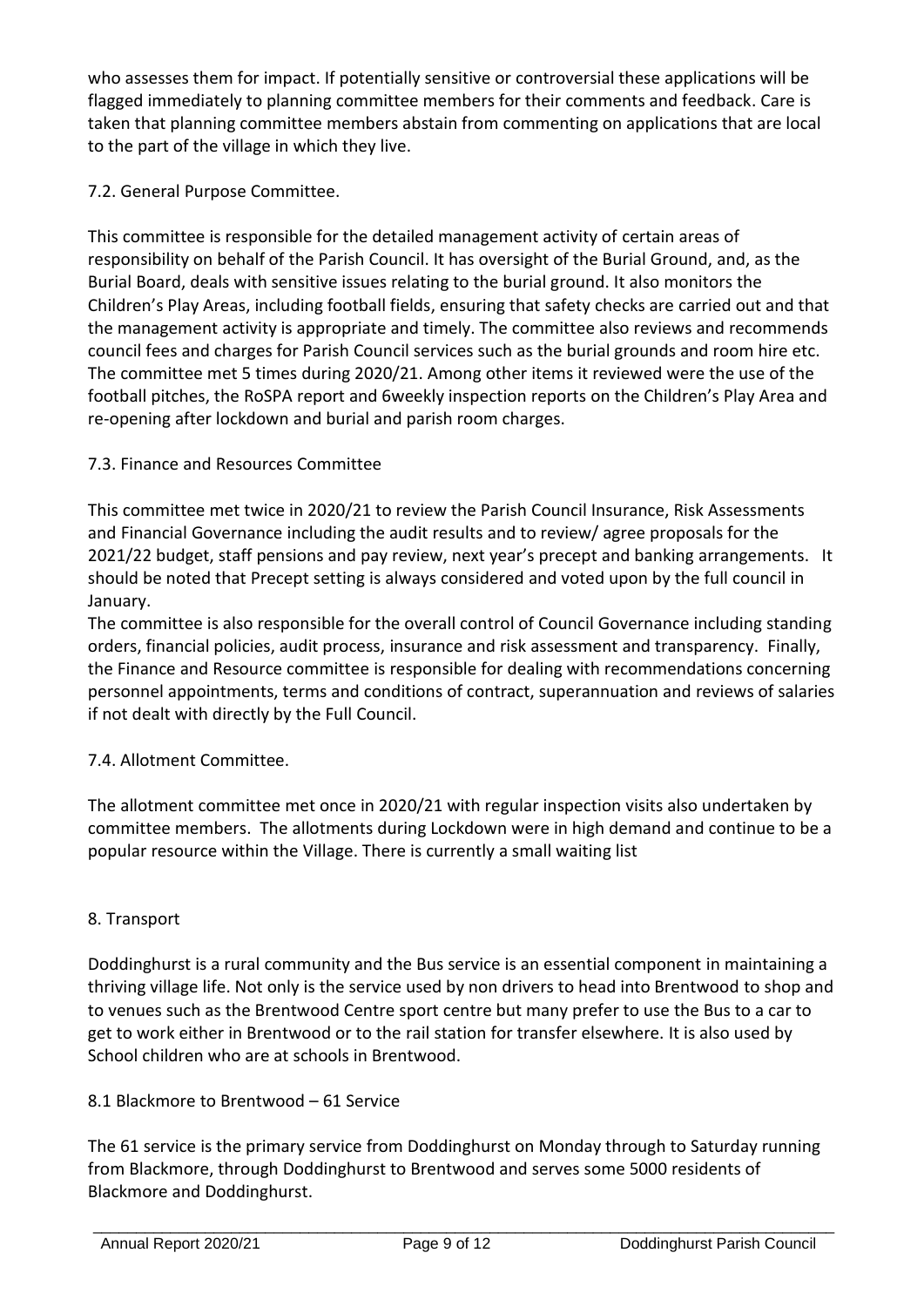Unfortunately Swallow Coaches went into administration with effect from the end of March 2020 and Arrow Taxis (Essex and Suffolk Dart) operated the Swallow Saturday timetable between Brentwood and Blackmore during the start of the Pandemic lockdown.

Essex County Council procured the service with 'Vectare' operating the contract with effect from 30<sup>th</sup> August 2020, with first day of service being Tuesday 1<sup>st</sup> September as service 61 does not operate on Sundays or bank holidays. Vectare is a new operator in Essex. The service operates to a very similar timetable to Swallow's, however, there are some changes to the timetable to aid reliability. Vectare provided timetable leaflets and the timetable is also available on Traveline.

# 8.2 Village Bus (Bus Club)

The Bus Club is managed by the Parish Council with David Schuster taking over from ex Cllr. Colin Enderby as the Chairman in October 2019. It is has not been constituted as a Parish Council committee and the funds are separate from the Parish Council. The Bus Club has unpaid volunteer drivers who have to have a "Midas" certificate to drive minibuses. The Midas certification is awarded by Brentwood Community Transport following a training course and practical driving test. The Bus Club is registered as a member of the Community Bus Transport organisation; it plans the timetable and books the buses for the trips. The charge to the users is to cover the hire of the bus and fuel used and is non-profit making.

The Bus club accounts for 2019/20 were as follows:

### 2019/20

| <b>Brought Forward</b> | £414.09  |
|------------------------|----------|
| Income                 | £993.00  |
| Expenditure            | £1039.54 |
| No of Trips run        | q        |
| <b>Closing Balance</b> | £367.55  |

Unfortunately, due the Corona Virus pandemic the bus trips were unable to run in 2020/21. It is hoped that they will be able to resume in 2021/22.

# 9. Recreational Grounds.

The Parish Council owns and leases significant areas of land in the village for recreational use. The land is all covered by byelaws to enable enforcement of any breach of use should this be necessary. In 18/19 the council had the opportunity to purchase the previously leased 5 acre Peartree Recreational Field which it now owns in addition to the 6 acre fields on which a junior and senior football field and woodland Nature Trail are located and a further wholly owned and separate recreation field for the Children's Play area. Parish Council owned land is managed under contract for field mowing and hedge cutting.

9.1 Children's Play Area. The Children's Play Area including the Teen Village and Kicking Goal facility which are both well used is inspected regularly and maintained to a high standard, offering a valuable facility to families in the village.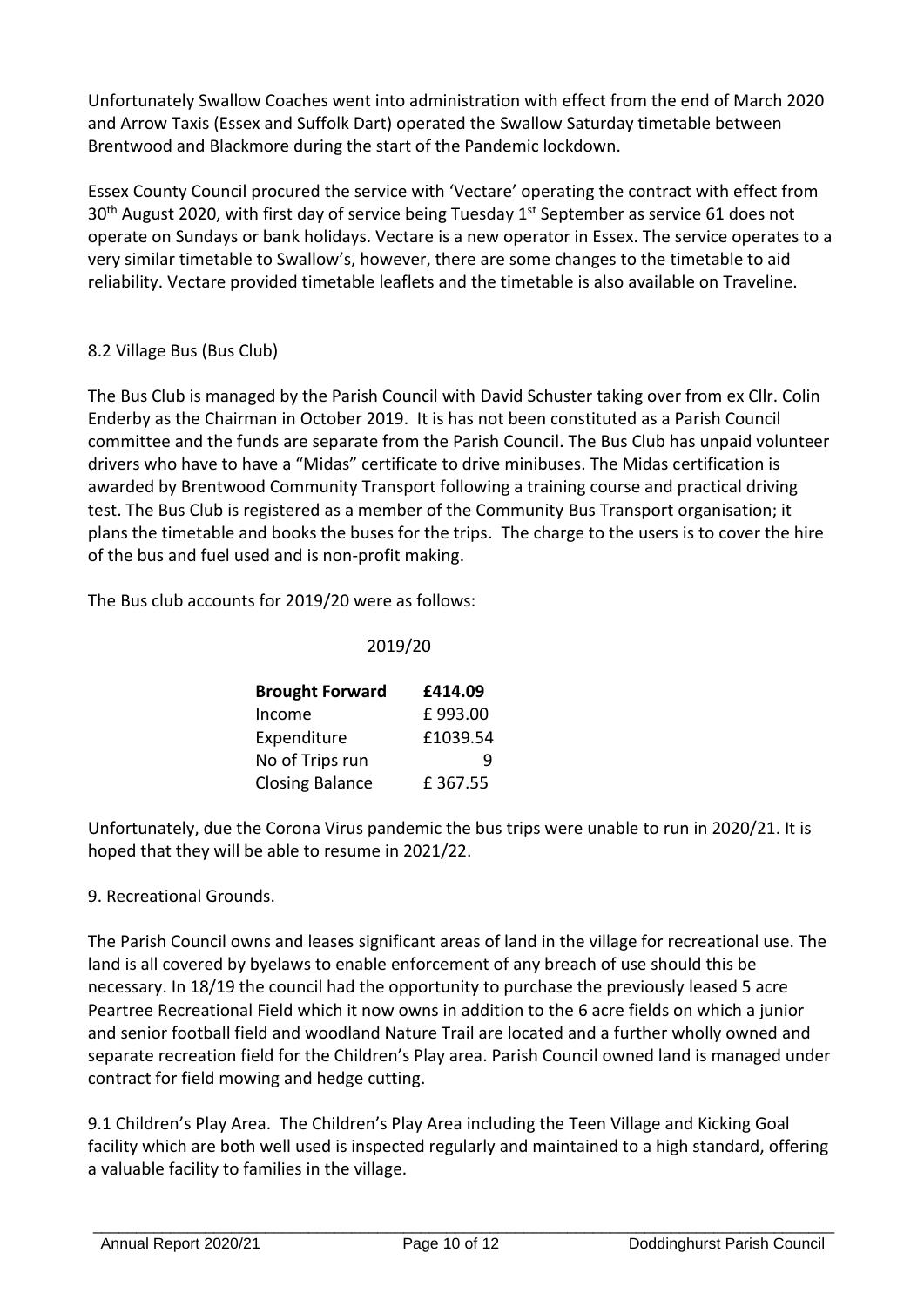9.2 Football Facilities. Since the Summer of 2019 Blackmore Youth Football have used the facilities for their young players, many of whom live in Doddinghurst. From March 2020 they could only play when Government Covid guidelines allowed

# 10. Burial Grounds.

The Parish Council owns and manages one of the few burial grounds in the area where there are facilities for both burial and ashes interments. The burial ground was established in the early 1970's as a Lawn Cemetery. Deeds of grant are valid for 30 years, which covers 30 years of maintenance. Income from the Cemetery Deeds of Grant and other charges pay for the day-to-day maintenance and go towards the capital cost of extending the area of usage for the future, as demand requires. Plots are not available for purchase in advance. Members of the public have donated memorial seats in memory of loved ones interred in the Burial Ground and memorial plaques may be purchased for loved ones interred elsewhere.

The revenue for 2020/21 was £19252.00. The expenses incurred were £4009.00, leaving a net income of £15243.00

The Parish Council has agreed to establish a maintenance support fund for the Burial Ground to cover an extended period of time in the future when all the burial and ashes plots are full and income to pay for maintenance ceases. For the 2020/21 year a sum of £50,000 has been reserved for this purpose and a total fund of at least £100,000 will be required from about 2030 onwards.

# 11. Parish Room.

The Parish Room of approximately 40 square metres is rented to clubs and societies as well as being used for business meetings of the Parish Council. For 2020/21 the rent has been £10 (prior 5 years also £10.00) per morning, afternoon or evening session or £30 per day. It is equipped with kitchenette and is modern in style representing outstanding value for money since heating and lighting etc is included in the rent. In addition to the Parish Council, the Parish Room had regular user groups that now includes the creche as a major user together with Love2Craft, the Essex Cycling Association and other occasional users. Full occupancy of the room would yield an income of £7,500 (3 sessions a day for Monday to Friday inclusive for 50 weeks of the year).

Actual earning in 20/21 were considerably reduced on previous years income because of the pandemic at £510 giving an earned occupancy of only 7% (previous year was 23%, 28%, 15.5%, 9.6%, and 17.7% before that).

# 12. Allotments.

Garden Allotments measuring approximately 17m x 5m are provided at £60 per year or £30 for a half plot. The 20/21 income was £1307.51 and less the revenue share, lease and administration costs, leaves a sum of £466.87 to pay for maintenance and repairs - e.g. the storage shed and other facilities such as the water system, access gate and car park.